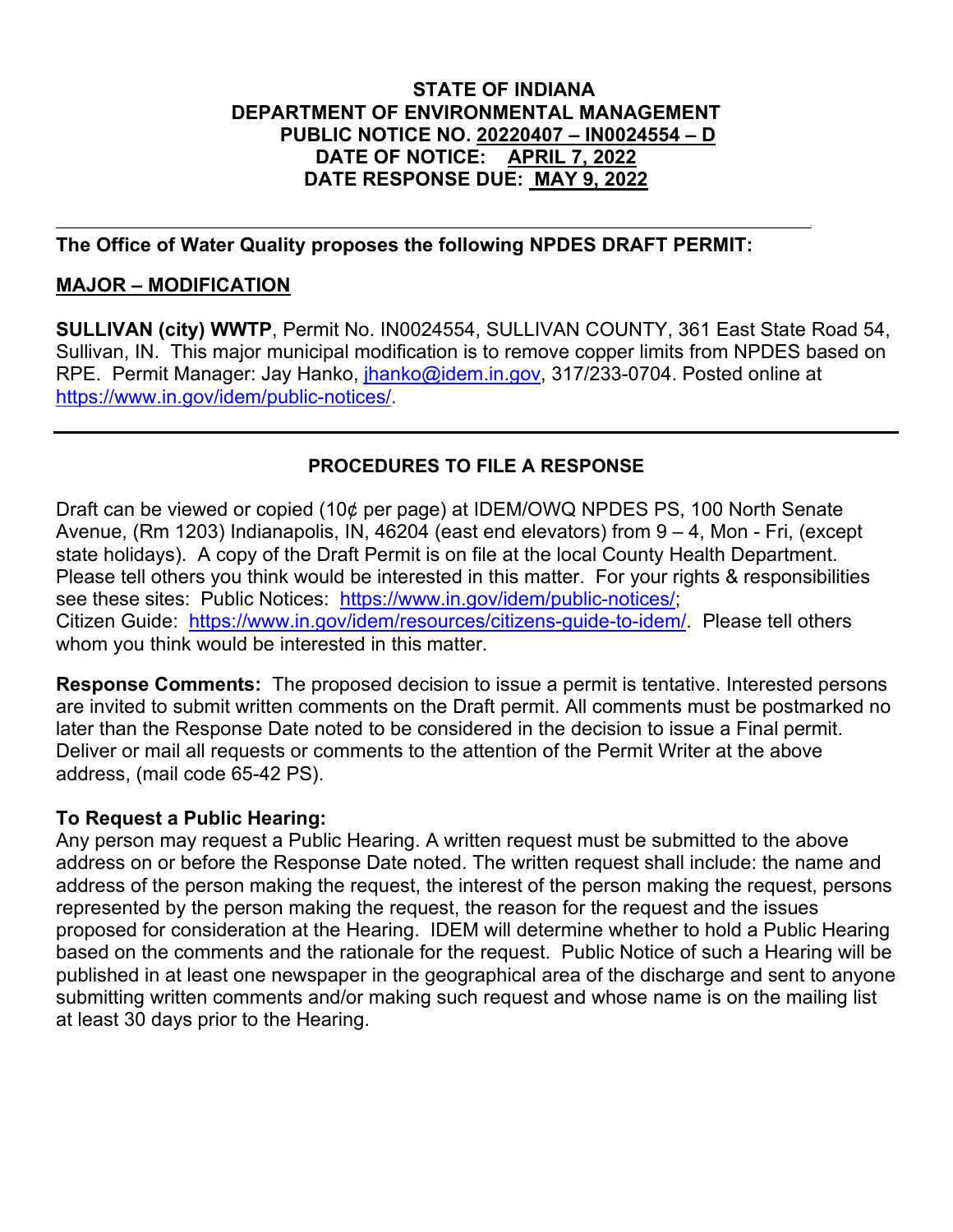

**INDIANA DEPARTMENT OF ENVIRONMENTAL MANAGEMENT**

*We Protect Hoosiers and Our Environment.*

100 N. Senate Avenue • Indianapolis, IN 46204

(800) 451-6027 • (317) 232-8603 • www.idem.IN.gov

**Eric J. Holcomb Brian C. Rockensuess**

*Governor Commissioner* 

April 7, 2022

#### VIA ELECTRONIC MAIL

The Honorable Clint D. Lamb, Mayor City of Sullivan 32 North Court Street Sullivan, IN 47882

Dear Mayor Lamb:

 Re: Draft Modification NPDES Permit No. IN0024554 City of Sullivan Wastewater Treatment Plant Sullivan County

 Your request for permit modification, submitted March 4, 2022, has been reviewed and processed in accordance with rules adopted under 327 IAC 5. Enclosed is the draft modification of NPDES Permit No. IN0024554 which applies to the discharge from the City of Sullivan Wastewater Treatment Plant (WWTP). The enclosed Pages 1, 5, 6, 12, 22, 23 and 36 of 59 are intended to replace the corresponding pages in the facility's current permit.

 Pursuant to IC 13-15-5-1, IDEM will publish the draft permit document online at [https://www.in.gov/idem/public-notices/.](https://www.in.gov/idem/public-notices/) Additional information on public participation can be found in the "Citizens' Guide to IDEM", available at [https://www.in.gov/idem/resources/citizens-guide-to-idem/.](https://www.in.gov/idem/resources/citizens-guide-to-idem/) A 30-day comment period is available in order to solicit input from interested parties, including the general public.

 Please review this document carefully and become familiar with the proposed terms and conditions. Comments concerning the draft permit should be submitted in accordance with the procedure outlined in the enclosed public notice form. If you have any questions concerning this modification, please contact Jay Hanko at 317/233-0704 or Jhanko@idem.IN.gov.

Sincerely,

Lég<sup>Q Vos</sup>

Leigh Voss, Chief Municipal NPDES Permits Section Office of Water Quality

**Enclosures** 

cc: Carl Royer, Certified Operator Keith Bryant, United Consulting Dann Barrett, P.E.

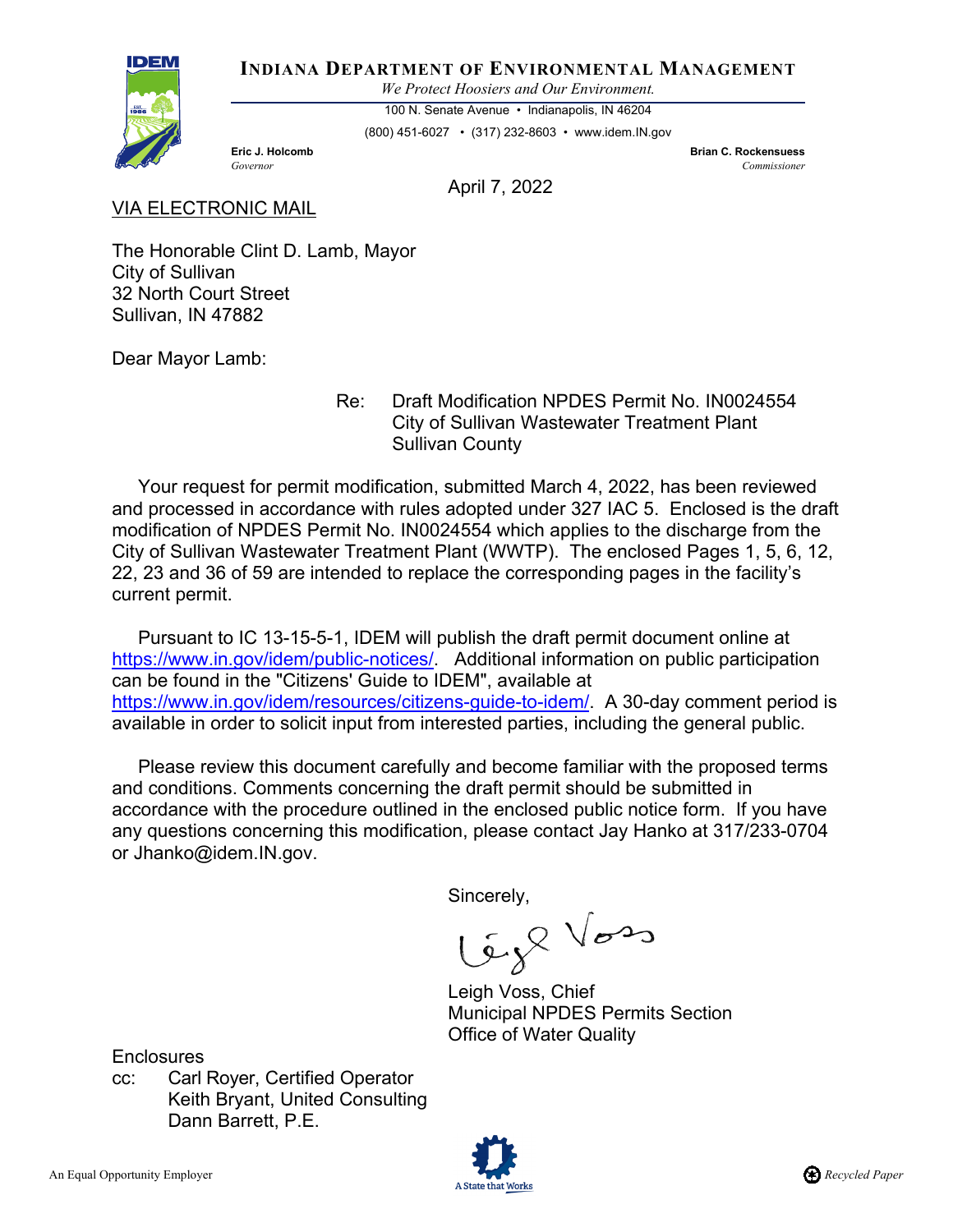Page 1 of 59 Permit No. IN0024554 Revised

#### STATE OF INDIANA

## DEPARTMENT OF ENVIRONMENTAL MANAGEMENT

# AMENDED AUTHORIZATION TO DISCHARGE UNDER THE

## NATIONAL POLLUTANT DISCHARGE ELIMINATION SYSTEM

In compliance with the provisions of the Federal Water Pollution Control Act, as amended, (33 U.S.C. 1251 et seq., the "Clean Water Act") or (CWA), and IDEMs authority under IC 13-5, the Indiana Department of Environmental Management (IDEM) is issuing this permit to the

# **CITY OF SULLIVAN**

hereinafter referred to as "the permittee." The permittee owns and/or operates the **City of Sullivan Wastewater Treatment Plant**, a major municipal wastewater treatment plant located at East State Road 54, Sullivan, Indiana, Sullivan County. The permittee is hereby authorized to discharge from the outfalls identified in Part I of this permit to receiving waters consisting of an unnamed tributary to Buck Creek in accordance with the effluent limitations, monitoring requirements, and other conditions set forth in the permit. The permittee is also authorized to discharge from combined sewer overflow outfalls listed in Attachment A of this permit, to receiving waters consisting of an unnamed tributary to Buck Creek, Buck Creek, and Busseron Creek in accordance with the effluent limitations, monitoring requirements, and other conditions set forth in this permit. This permit may be revoked for the nonpayment of applicable fees in accordance with IC 13-18-20.

The permit, as issued on February 18, 2021 is hereby amended as contained herein. The amended provisions shall become effective on  $\blacksquare$  . All terms and conditions of the permit not modified at this time remain in effect. Further, any existing condition or term affected by the modifications will remain in effect until the modified provisions become effective.

This permit and authorization to discharge, as amended, shall expire at midnight, March 31, 2026. In order to receive authorization to discharge beyond the date of expiration, the permittee shall submit such information and forms as are required by the Indiana Department of Environmental Management no later than 180 days prior to the date of expiration.

Issued on \_\_\_\_\_\_\_\_\_\_\_\_\_\_\_\_\_\_\_\_\_\_\_\_ for the Indiana Department of Environmental Management.

Jerry Dittmer, Chief Permits Branch Office of Water Quality

\_\_\_\_\_\_\_\_\_\_\_\_\_\_\_\_\_\_\_\_\_\_\_\_\_\_\_\_\_\_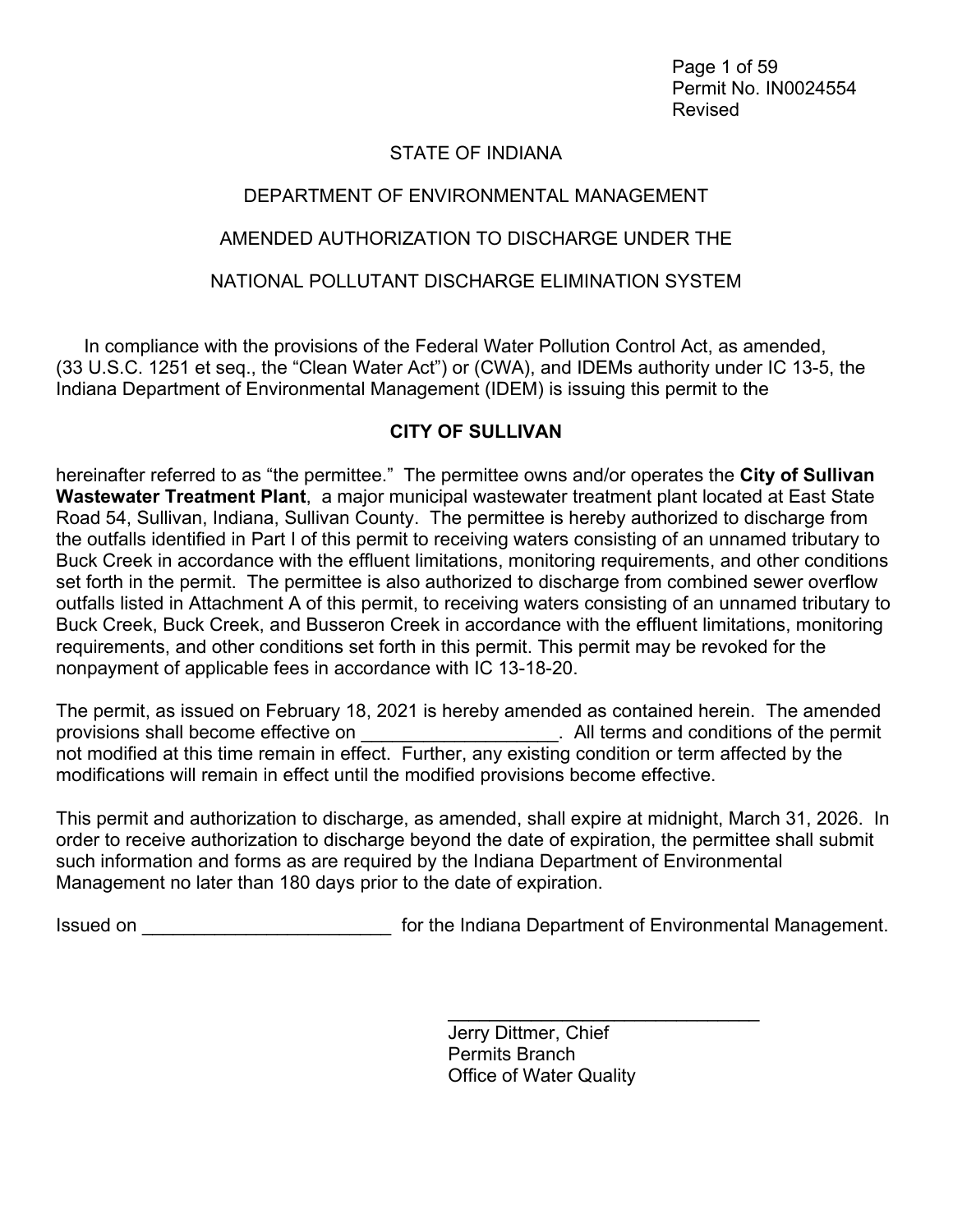#### 3. Additional Discharge Limitations and Monitoring Requirements

Beginning on the effective date of the permit, the effluent from Outfall 025 shall be limited and monitored by the permittee as follows:

|                       | <b>Quality or Concentration</b> |                                |              | <b>Monitoring Requirements</b>         |                    |
|-----------------------|---------------------------------|--------------------------------|--------------|----------------------------------------|--------------------|
| <b>Parameter</b>      | <b>Monthly</b><br>Average       | <b>Daily</b><br><b>Maximum</b> | <b>Units</b> | <b>Measurement</b><br><b>Frequency</b> | <b>Sample Type</b> |
| Cyanide [1]           | ----                            | Report                         | mg/l         | Quarterly                              | Grab               |
| Lead [1]              | ----                            | Report                         | mg/l         | Quarterly                              | 24 Hr. Comp        |
| Copper <sup>[1]</sup> | ----                            | Report                         | mg/l         | Quarterly                              | 24 Hr. Comp.       |

TABLE 3

- NOTE: For measurement frequencies less than once per month, the permittee shall report the result from the monitoring period on the Discharge Monitoring Report (DMR) for the final month of the reporting timeframe, beginning with January of each year. For example, for quarterly monitoring, the permittee may conduct sampling within the month of January, February or March. The result from this reporting timeframe shall be reported on the March DMR, regardless of which of the months within the quarter the sample was taken.
	- [1] The permittee shall measure and report this parameter as Total Recoverable Metal. Cyanide shall be reported as Free Cyanide. Concentrations less than the Limit of Quantitation (LOQ) and greater than or equal to the Limit of Detection (LOD) shall be reported by the permittee on the discharge monitoring report forms as the actual measured value. Concentrations less than the limit of detection shall be reported on the discharge monitoring report forms as less than the value of the limit of detection. For example, if a substance is not detected and the LOD is 0.1 mg/l, report the value  $as < 0.1$  mg/l.

The following EPA test methods and/or Standard Methods and associated LODs and LOQs are recommended for use in the analysis of the effluent samples. Alternative 40 CFR 136 approved methods may be used provided the LOQ is less than the monthly average and/or daily maximum effluent limitations.

The permittee may determine a case-specific Method Detection Level (MDL) using one of the analytical methods specified below, or any other test method which is approved by IDEM prior to use. The MDL shall be derived by the procedure specified for MDLs contained in 40 CFR Part 136, Appendix B, and the limit of quantitation shall be set equal to 3.18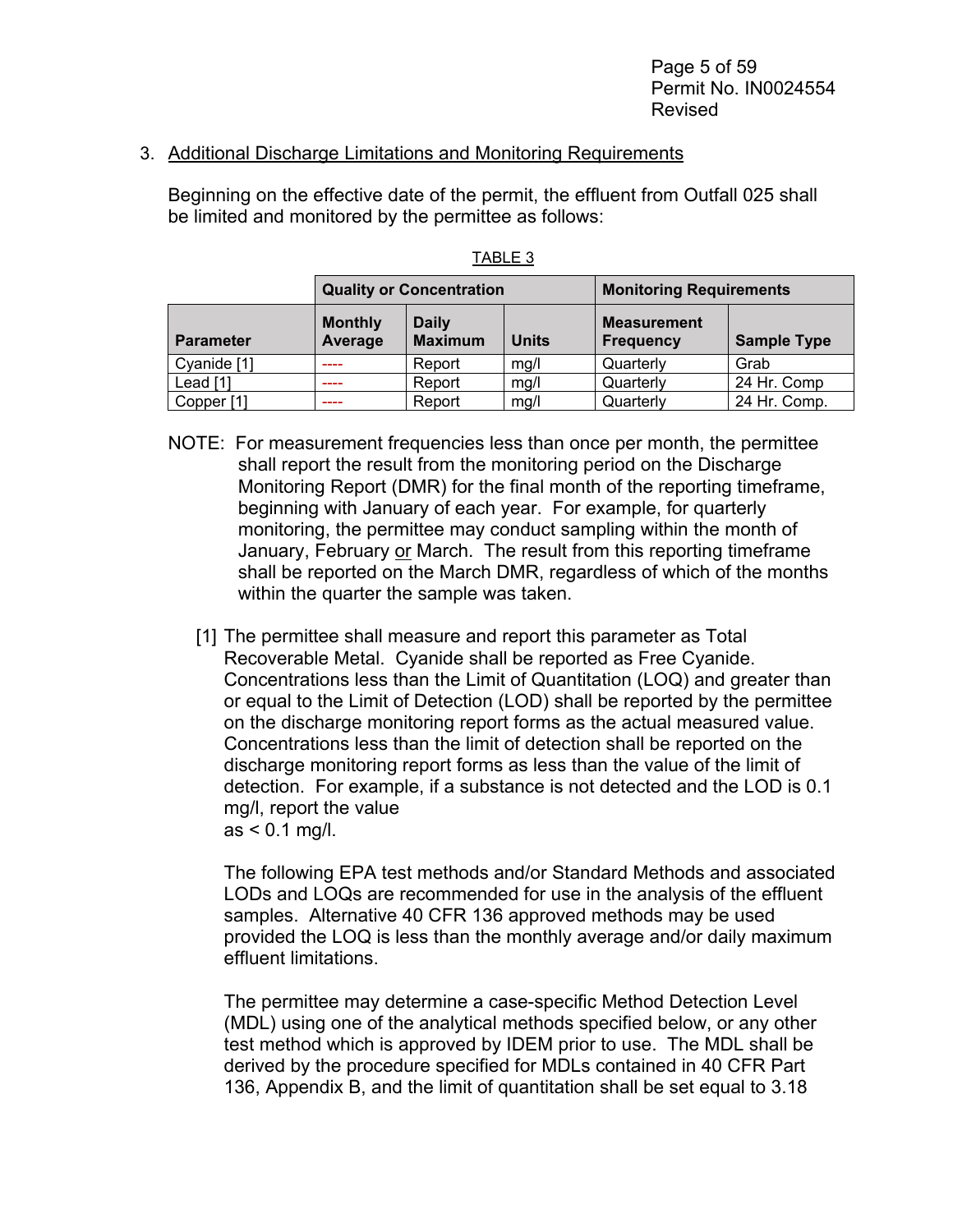times the MDL. NOTE: The MDL for purposes of this document, is synonymous with the "limit of detection" or "LOD" as defined in 327 IAC 5-1.5-26: "the minimum concentration of a substance that can be measured and reported with ninety-nine percent (99%) confidence that the analyte concentration is greater than zero (0) for a particular analytical method and sample matrix".

| <b>Parameter</b>    | <b>EPA Method</b>       | <b>LOD</b>    | <b>LOQ</b>    |
|---------------------|-------------------------|---------------|---------------|
| Cyanide, Available* | OIA-1677-09 (available) | $0.5 \mu g/l$ | $1.6 \mu g/l$ |
| Cyanide, Available* | Kelada-01 (available)   | $0.5 \mu g/l$ | $1.6 \mu g/l$ |
| Lead                | 3113 B                  | $1.0 \mu$ g/l | $3.2 \mu g/l$ |
| Copper              | 3113 B                  | $1.0 \mu g/l$ | $3.2 \mu g/l$ |

4. Additional Monitoring Requirements

Beginning on the effective date of this permit, the permittee shall conduct the following monitoring activities:

a. Influent Monitoring

In addition to the requirements contained in Part I.B.2 of the NPDES permit, the permittee shall monitor the influent to its wastewater treatment facility for the following pollutants. Samples shall be representative of the raw influent in accordance with 327 IAC 5-2-13(b).

|                  | <b>Quality or Concentration</b> |                                |              | <b>Monitoring Requirements</b>         |                    |
|------------------|---------------------------------|--------------------------------|--------------|----------------------------------------|--------------------|
| <b>Parameter</b> | <b>Monthly</b><br>Average       | <b>Daily</b><br><b>Maximum</b> | <b>Units</b> | <b>Measurement</b><br><b>Frequency</b> | <b>Sample Type</b> |
| Copper [1]       | $- - - -$                       | Report                         | mg/l         | Quarterly                              | 24 Hr. Comp.       |
| Cyanide [1]      | $---$                           | Report                         | mg/l         | Quarterly                              | Grab               |
| Lead [1]         | ----                            | Report                         | mq/l         | Quarterly                              | 24 Hr. Comp.       |

- NOTE: For measurement frequencies less than once per month, the permittee shall report the result from the monitoring period on the Discharge Monitoring Report (DMR) for the final month of the reporting timeframe, beginning with January of each year. For example, for quarterly monitoring, the permittee may conduct sampling within the month of January, February or March. The result from this reporting timeframe shall be reported on the March DMR, regardless of which of the months within the quarter the sample was taken.
	- [1] The permittee shall measure and report this parameter as Total Recoverable Metal. Cyanide shall be reported as Free Cyanide or Cyanide Amenable to Chlorination. Concentrations less than the Limit of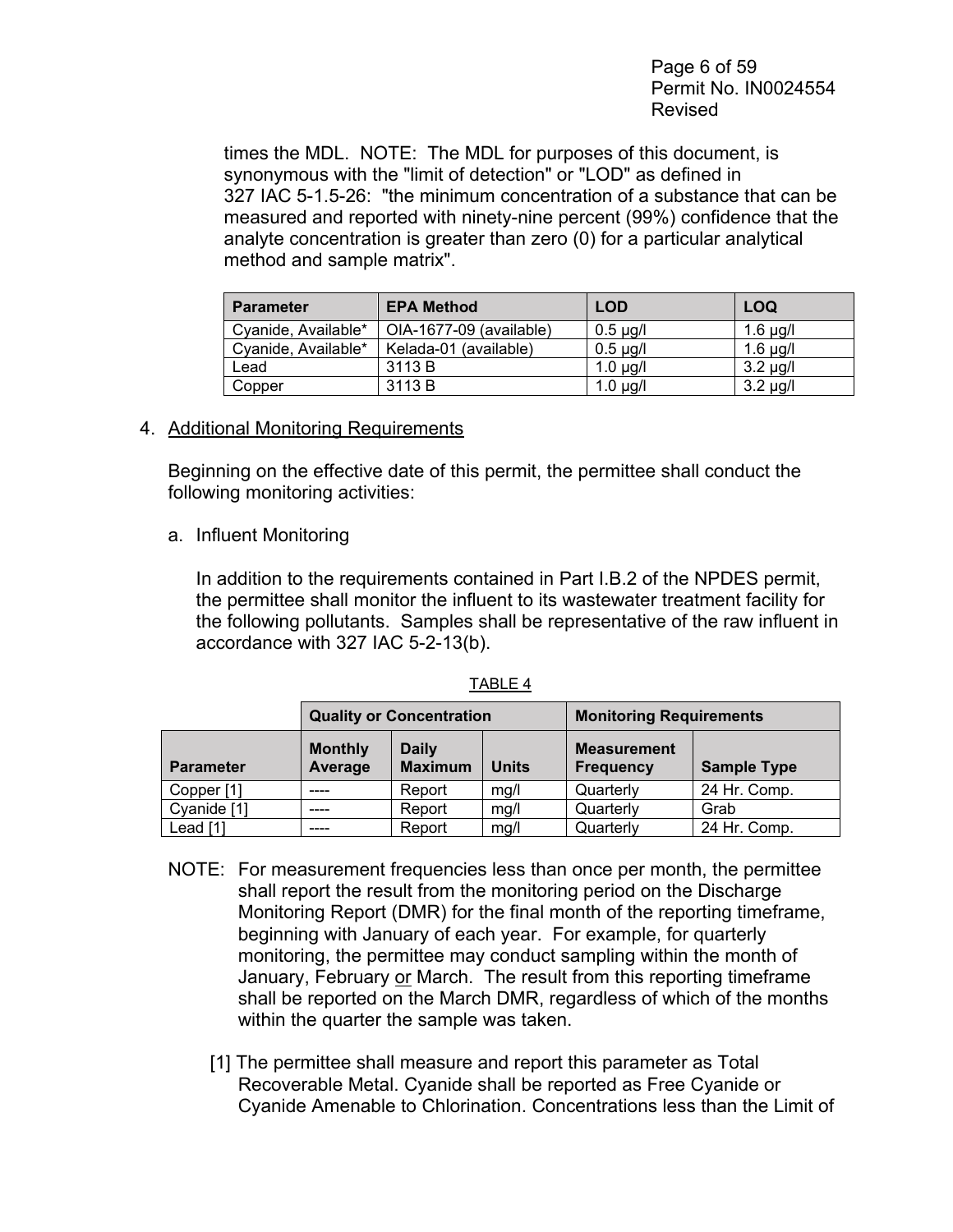promulgated contain different conditions, are otherwise more stringent, or control pollutants not addressed by this permit.

- 3. This permit may be modified, or, alternately, revoked and reissued, to comply with any applicable effluent limitation or standard issued or approved under section 301(b)(2)(C), (D) and (E), 304(b)(2), and 307(a)(2) of the Clean Water Act, if the effluent limitation or standard so issued or approved:
	- a. contains different conditions or is otherwise more stringent than any effluent limitation in the permit; or
	- b. controls any pollutant not limited in the permit.
- 4. This permit may be modified or, alternatively, revoked and reissued after public notice and opportunity for hearing to incorporate monitoring requirements and effluent limitations for copper, lead and/or free cyanide if the Department of Environmental Management determines that such monitoring requirements and effluent limitations are needed to assure that State Water Quality standards are met in the receiving streams.
- 5. This permit may be modified, or alternately, revoked and reissued after public notice and opportunity for hearing to include Whole Effluent Toxicity (WET) limitations or to include limitations for specific toxicants if the results of the WET testing and/or the Toxicity Reduction Evaluation (TRE) study indicate that such limitations are necessary.

#### D. WHOLE EFFLUENT TOXICITY TESTING REQUIREMENTS

To adequately assess the effects of the effluent on aquatic life, the permittee is required by this section of the permit to conduct chronic Whole Effluent Toxicity (WET) testing. Part I.D.1. of this permit describes the testing procedures and Part I.D.2. describes the Toxicity Reduction Evaluation (TRE) which is only required if the effluent demonstrates toxicity in two (2) consecutive toxicity tests as described in Part I.D.1.f.

#### 1. Whole Effluent Toxicity (WET) Tests

The permittee must conduct the series of aquatic toxicity tests described below to monitor the acute and chronic toxicity of the effluent discharged from Outfall 025.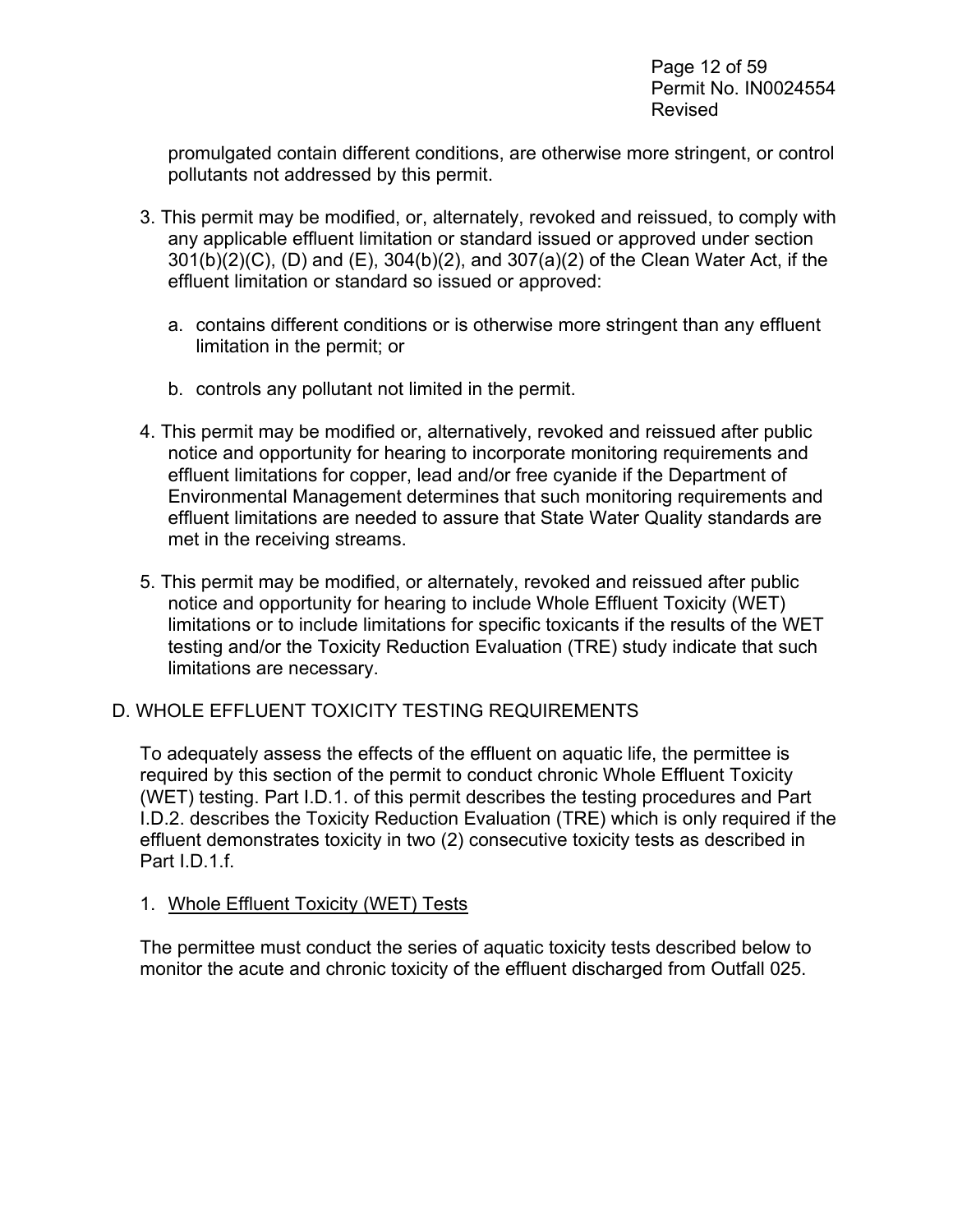Page 22 of 59 Permit No. IN0024554 Revised

- (2) Within 90 days of successfully completing the TRE, including the three (3) consecutive monthly tests required as part of the post-TRE toxicity testing requirements under Part I.D.2.c., the permittee must submit to the Compliance Data Section a final TRE Report that includes a discussion of the TRE results, along with the starting date established under Part I.D.2.c.(4). for the continuation of the toxicity testing required in Part I.D.1.
- e. Compliance Date

The permittee must complete items a., b., c., and d. from Part I.D.2. and reduce toxicity in the effluent discharge to acceptable levels as soon as possible, but no later than three (3) years from the date that toxicity is initially demonstrated in two (2) consecutive toxicity tests (i.e. the date of the termination of the second test) as described in Part I.D.1.f.4.

#### **REMAINDER OF THE PAGE INTENTIONALLY LEFT BLANK**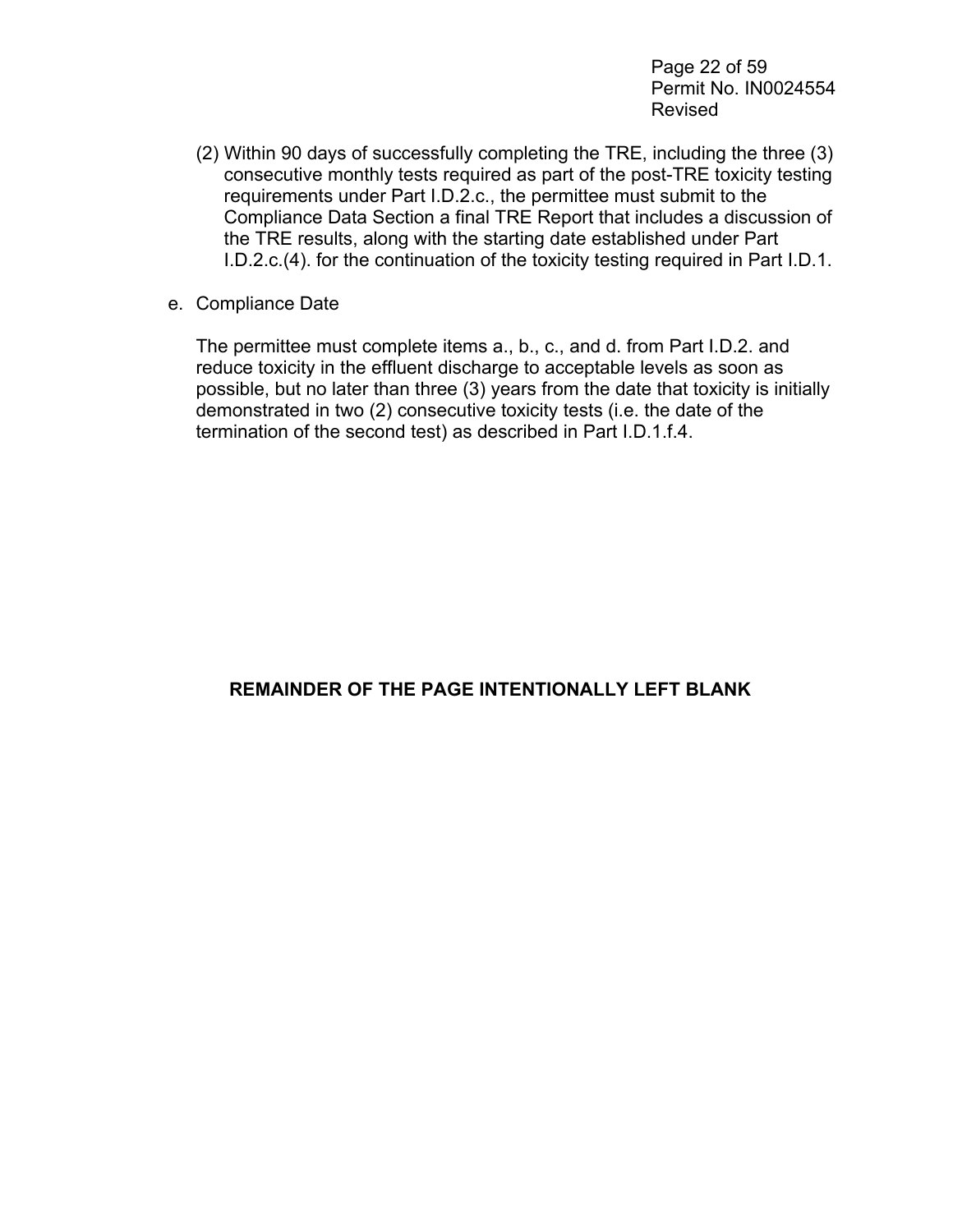Page 23 of 59 Permit No. IN0024554 Revised

# **THIS PAGE INTENTIONALLY LEFT BLANK**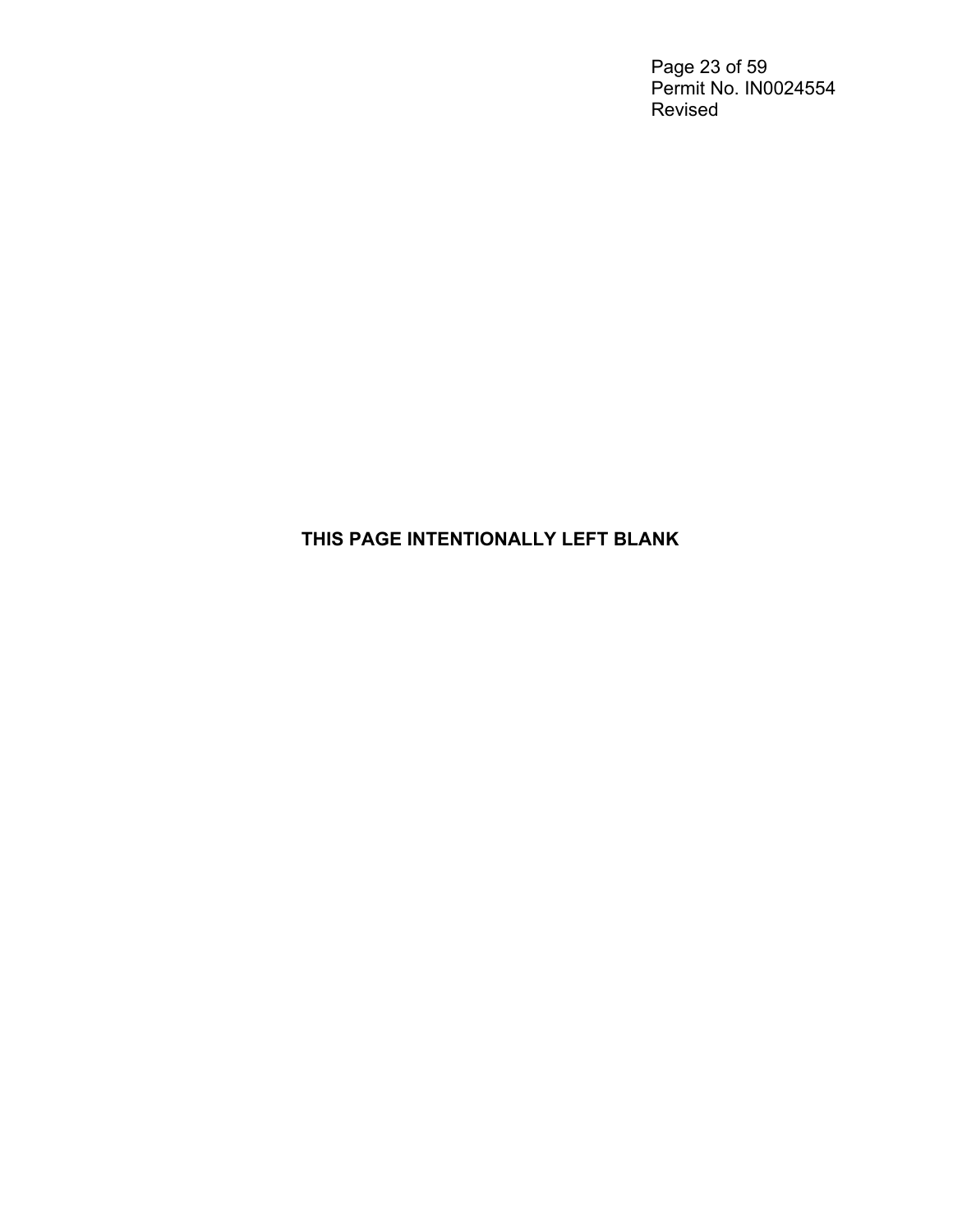this permit.

The permittee can make the oral reports by calling 317/232-8670 during regular business hours and asking for the Compliance Data Section, or by calling (317/233-7745) (888/233-7745 toll free in Indiana) during non-business hours. A written submission shall also be provided within five (5) days of the time the permittee becomes aware of the circumstances. The written submission shall contain: a description of the event and its cause; the period of occurrence, including exact dates and times, and, if the event has not concluded, the anticipated time it is expected to continue; and steps taken or planned to reduce, mitigate and eliminate the event and steps taken or planned to prevent its recurrence. The Commissioner may waive the written report on a case-by-case basis if the oral report has been received within 24 hours. Alternatively the permittee may submit a "Bypass Overflow/Incident Report" (State Form 48373) or a "Noncompliance Notification Report" (State Form 54215), whichever is appropriate, to IDEM at wwreports@idem.IN.gov. If a complete submittal is sent within 24 hours of the time that the permittee became aware of the occurrence, then that report will satisfy both the oral and written reporting requirements.

#### 4. Other Noncompliance

Pursuant to 327 IAC 5-2-8(11)(D), the permittee shall report any instance of noncompliance not reported under the "Incident Reporting Requirements" in Part II.C.3 at the time the pertinent Discharge Monitoring Report is submitted. The written submission shall contain: a description of the noncompliance and its cause; the period of noncompliance, including exact dates and times, and, if the noncompliance has not been corrected, the anticipated time it is expected to continue; and steps taken or planned to reduce, eliminate and prevent the noncompliance.

#### 5. Other Information

Pursuant to 327 IAC 5-2-8(11)(E), where the permittee becomes aware that it failed to submit any relevant facts or submitted incorrect information in a permit application or in any report to the Commissioner, the permittee shall promptly submit such facts or corrected information to the Commissioner.

#### 6. Signatory Requirements

Pursuant to 327 IAC 5-2-22 and 327 IAC 5 2 8(15):

a. All reports required by the permit and other information requested by the Commissioner shall be signed and certified by a person described below or by a duly authorized representative of that person: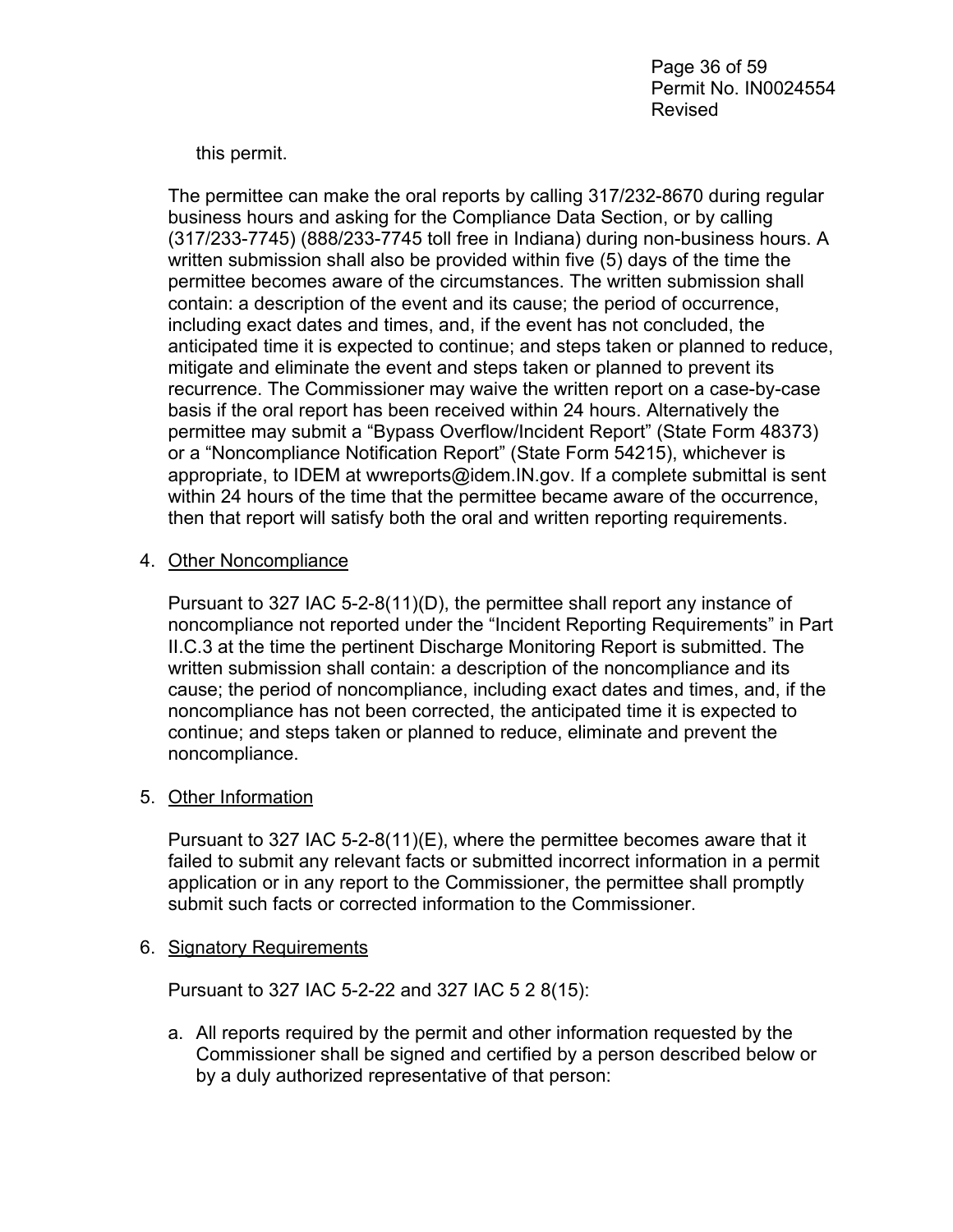| <b>National Pollutant Discharge Elimination System</b><br><b>Fact Sheet for</b><br><b>City of Sullivan Wastewater Treatment Plant</b><br><b>Draft: March 2022</b><br><b>Final: TBD</b> |  |  |  |
|----------------------------------------------------------------------------------------------------------------------------------------------------------------------------------------|--|--|--|
| Indiana Department of Environmental Management<br>100 North Senate Avenue<br>Indianapolis, Indiana 46204<br>$(317)$ 232-8603<br>Toll Free (800) 451-6027<br>www.idem.IN.gov            |  |  |  |

| <b>Permittee:</b>                           | The Honorable Clint D. Lamb, Mayor<br>City of Sullivan<br>32 North Court Street<br>Sullivan, IN 47882<br>812/268-5464<br>clint.lamb@cityofsullivan.org |
|---------------------------------------------|--------------------------------------------------------------------------------------------------------------------------------------------------------|
| <b>Existing Permit</b>                      | Permit Number: IN0024554                                                                                                                               |
| Information:                                | Expiration Date: March 31, 2026                                                                                                                        |
| <b>Facility Contact:</b>                    | Carl Royer, Certified Operator<br>812/240-0102<br>carlroyer10@gmail.com                                                                                |
| <b>Facility Location:</b>                   | 361 East State Road 54<br>Sullivan, Indiana<br><b>Sullivan County</b>                                                                                  |
| <b>Receiving Stream:</b>                    | Unnamed tributary to Buck Creek                                                                                                                        |
| <b>GLI/Non-GLI:</b>                         | Non-GLI                                                                                                                                                |
| <b>Proposed Permit</b><br><b>Action:</b>    | Modification                                                                                                                                           |
| <b>Date Application</b><br><b>Received:</b> | March 4, 2022                                                                                                                                          |
| <b>Facility Category</b>                    | <b>NPDES Major Municipal</b>                                                                                                                           |
| <b>Permit Writer:</b>                       | Jay Hanko<br>317/233-0704<br>Jhanko@idem.IN.gov                                                                                                        |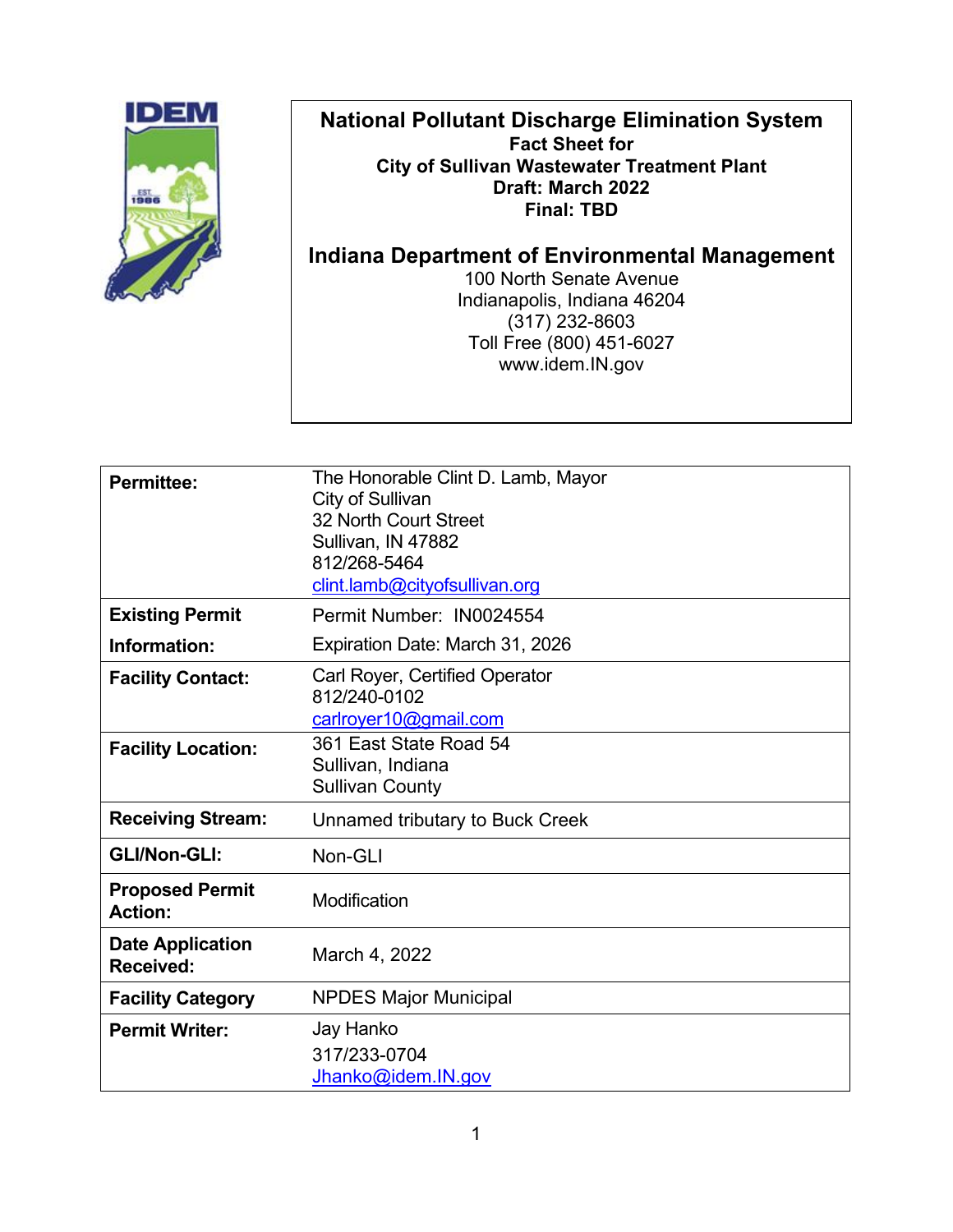| <b>Outfall Location</b> | Latitude: | $39^{\circ}$ 4' 38" N          |
|-------------------------|-----------|--------------------------------|
|                         |           | Longitude: $87^\circ$ 24' 9" W |

## **Background**

This is the modification of the NPDES permit for the City of Sullivan Wastewater Treatment Plant. The facility's current permit was effective on April 1, 2021 and has an expiration date of March 31, 2026. A request for permit modification was received from the permittee on March 14, 2022.

The permittee requests a permit modification to remove the copper effluent limits from the NPDES permit. The current NPDES permit included interm and final effluent limits for copper as well as a thirty-six (36) month compliance schedule to meet the final copper limit. While evelauationg the ability to meet the final copper limit as required by the compliance schedule, the City found that they are consistently reporting far below the final effluent limit for copper. As requested, IDEM conducted a Reasonable Potential to Exceed (RPE) analysis dated March 15, 2022 to verify that the reported copper monitoring results are below the permitted effluent limits and can be removed from the NPDES permit. The City of Sullivan will be required to monitor copper quarterly for the remainder of the permit term.

#### **Modification**

The following changes have been made for the modification of the NPDES permit:

| Page 1 of 59           | This page has been modified to reflect the modification effective date<br>for the permit.                                                                                                                                          |
|------------------------|------------------------------------------------------------------------------------------------------------------------------------------------------------------------------------------------------------------------------------|
| Page 5 of 59           | This page has been modified to remove the interm and final copper<br>limits and monitoring requirements in Table 3 and replaced them with<br>quarterly report only requirements.                                                   |
| Page 6 of 59           | This page has been modified to remove footnote [2] to Table 3 which<br>references the compliance schedule for copper, and the monitoring<br>frequency for copper in Table 4 has been revised to quarterly from 2<br>times monthly. |
| Page 12 of 59          | This page has been modified to include copper in Reopening Clause<br>4.                                                                                                                                                            |
| Pages 22 & 23<br>of 59 | These pages have been modified to remove the compliance schedule<br>for copper as it is no longer needed.                                                                                                                          |
| Page 36 of 59          | This page has been modified to remove the reporting requirement for<br>copper in Part III.C.3.f. as it is no longer needed.                                                                                                        |